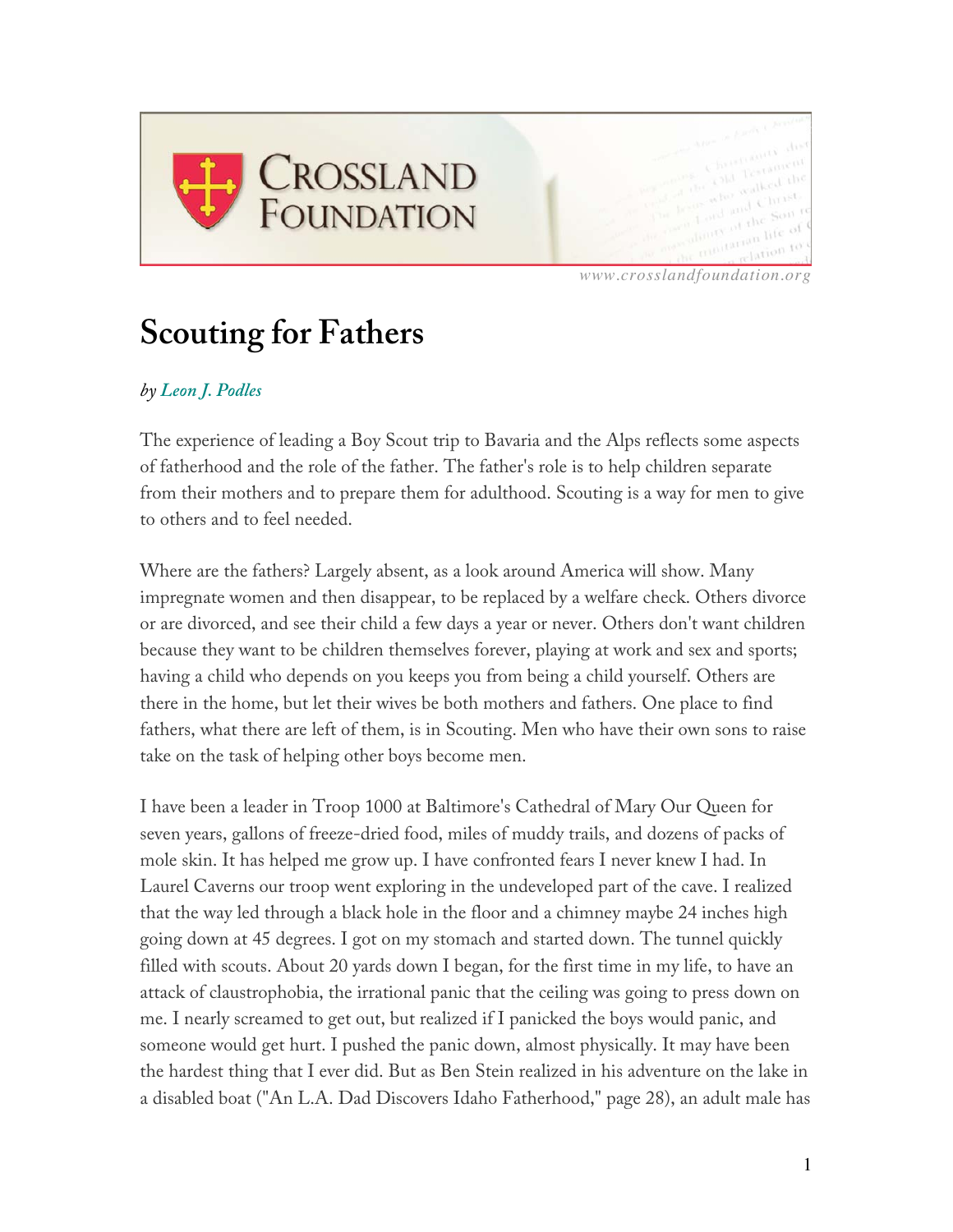to remain calm even in difficult situations or the children around him will suffer. Having children dependent on you is one the strongest motives for acting responsibly.

We took our scouts to Bavaria this July, staying in Eichstaett, a small town in the Jura Mountains, for ten days and then going to the Alps. We had fathers along, as well as some mothers and assorted siblings, and also a Father, a Dominican priest.

We decided not to see Dachau and the other sites associated with Nazism, a form of masculinity gone gravely wrong. The German boys who had lost their fathers in World War I were the most eager followers of the Fuhrer. I once asked my elderly German tutor, who had grown up in Cologne during World War II, how Hitler could have fooled the Germans--in the films he looks like a con man. She agreed he was nicht echt, not genuine, but said that the adults generally weren't taken in; the young were mostly deceived, and thought of him as sort of a rock star, a poor boy made good, like Elvis Presley.

Instead of Nazi memorabilia we saw churches and monasteries, and hiked and biked and canoed and rock climbed and canyoned (which is like white-water rafting without the raft). We started with Mass at the cathedral in Eichstaett on the feast of St. Willibald, an Anglo-Saxon who evangelized his Germanic cousins in the seventh century. After Mass the boys gathered for a photo op with the statue of St. Willibald as a bishop, wearing the rationale, a garment descended from the breastplate of the Jewish High Priest. Willibald was depicted as a father of infinite gravity and gentleness and wisdom.

We met with Willibald's eighty-first successor, Bishop Walter Mixa, who had been a refugee from the German lands lost after the war. He was a good father to his flock. He knew the family history well (and there was a lot of it since the seventh century), and he had just the right touch with the boys, gentle and playful and serious as occasion demanded.

We fathers-according-to-the-flesh had to deal with the usual testing of limits by the boys. What happens if we sneak out at night, they wondered. Some tried to, and were faced with deportation back to America. Having sat on them firmly at the start, we had few other problems. Male aggression took the form of the usual thousands of friendly punches and pokes that boys engage in.

We try to get the boys to seek their excitement from physical challenges rather than from drugs and getting into trouble. We also try to judge the physical challenges so that we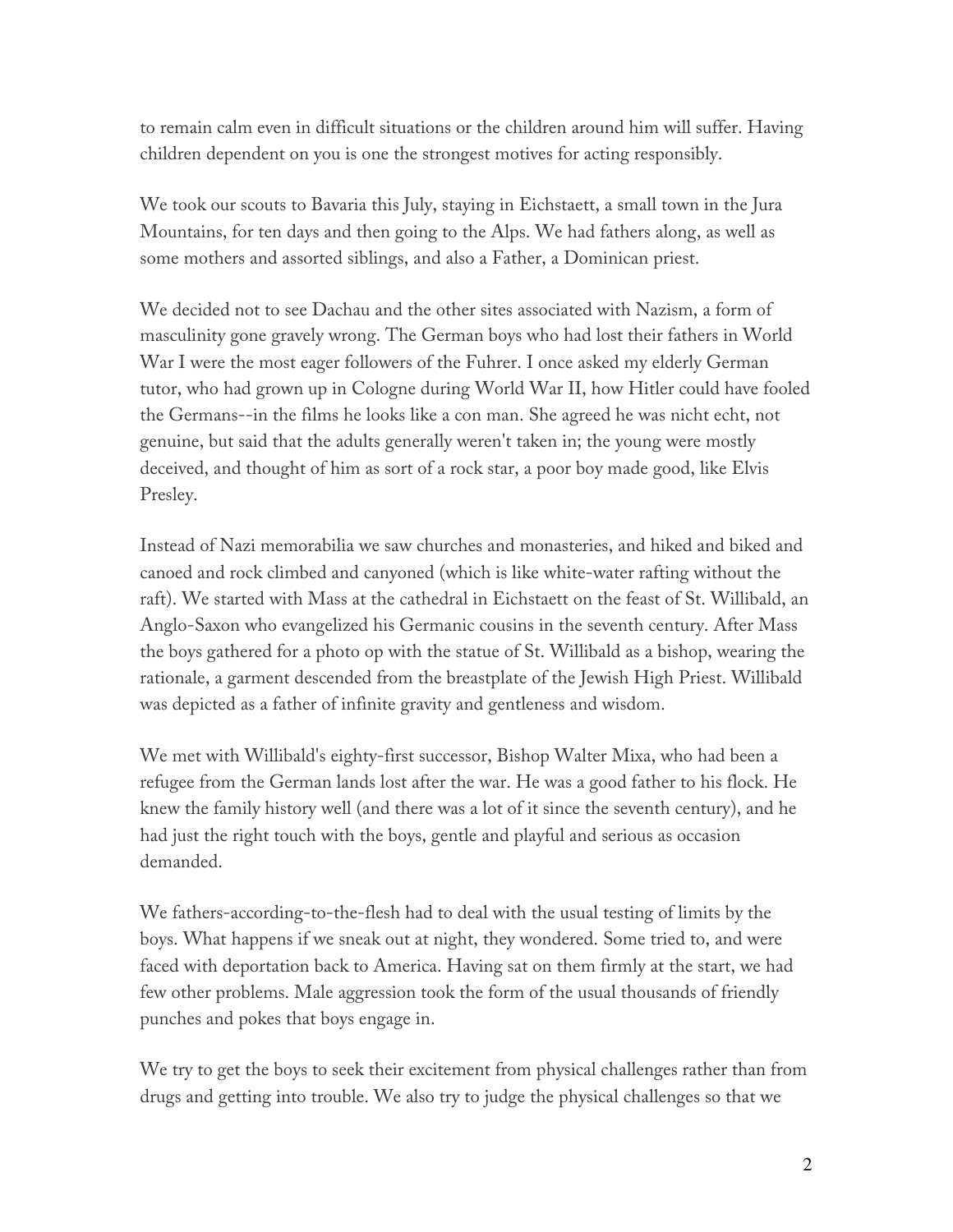come back with the same numbers of boys we leave with. The biking and hiking were tiring but safe; the canoeing saw a few people plunge into the water (our German guides didn't understand canoes), but the Altmuhl has the distinction of being the slowest river in Germany. We didn't do outside rock climbing because the rocks were too slippery, but the boys had the chance to climb at an alpine dub set up in the rafters of a brewery (we were in Bavaria after all). Their instructor was Peter Gabel, youth champion of Bavarian rock climbers. He could do two-finger pull-ups and cross the ceiling with his toes. The boys (and the adults) were impressed.

We also hiked through the aptly named Hollentalklamm--"Hell's valley cavern." The path led under waterfalls and through glaciers. One boy had ignored the adults' orders to bring rain gear. He got hypothermia, and the adults had to give up some of their clothing to him. I thoroughly bashed my head and missed the canyoning the next day.

Canyoning is going down an Alpine stream with only a wet suit between you and the 33 degree water. You drop over cliffs into pools such as the Wash Tub, which dunk you a few times before the Austrian guides pull you out. Our guides told us it was safe, but the standards of safety in Germany are different: If it's not raining tons of high explosives and tanks are not blasting through your home, the situation to a German feels safe. The boys loved it. Some of the fathers came back limping. My wife took my place and realized that she did not enjoy staring in the face of death, but that she couldn't show fear or the smaller boys would panic.

Our Dominican priest, who had taken the name of the evangelizer of Germany, Boniface, befriended one of the youngest boys. The boy's father had died when he was only six weeks old. The boy cried at the end of the trip when he had to leave Boniface.

Why do fathers, who have quite enough to do with their own jobs and families, take on scouting work? A man is never happier than when he is giving to others, especially to his children, as father Donald Thornton in James Payne's article realized ("The Riches of a Poor Father," page 53). If the welfare state takes care of children, at least financially, a man doesn't feel especially needed. Why hang around? It is easier to remain a perpetual adolescent, and not be a father except in the animal sense.

What does a father do for children that a mother doesn't? A child doesn't need two mothers (although a father may help with the mothering), but a mother and a father, as Karl Zinsmeister notes ("Fatherhood Is Not for Wimps," page 41). A father's task is distinct. The mother is closely connected to the child both before and after birth. She